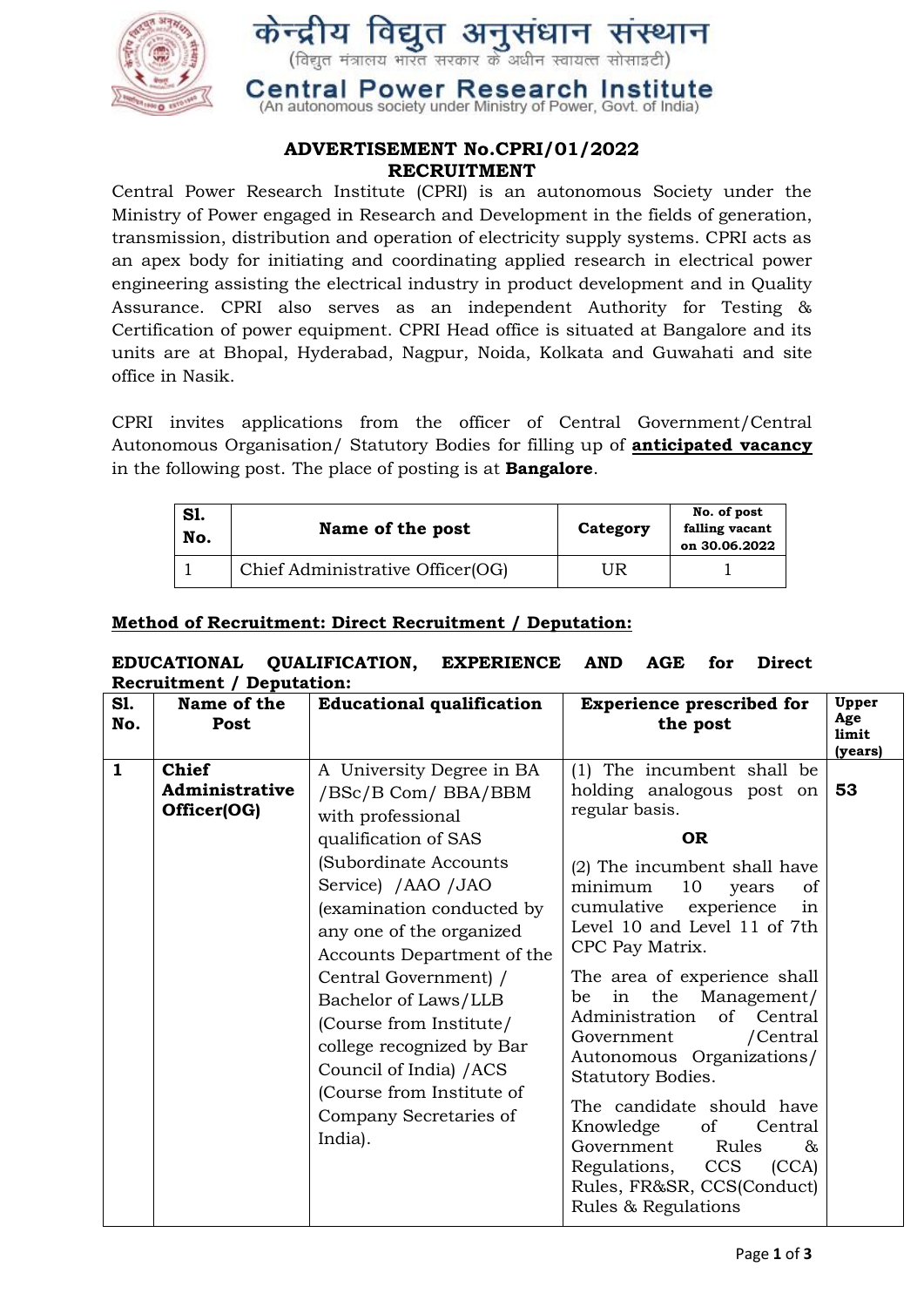|  | with good oral and written<br>communication skills.                                   |  |
|--|---------------------------------------------------------------------------------------|--|
|  | The experience possessed<br>shall be related with the job<br>description of the post. |  |

CPRI reserves the right to fill up the post or cancel the advertisement.

In case of deputation, the period of deputation initially shall be for a period of 3 years, which may be extended for a further period of 2 years on mutual consent with the lending organization, subject to the condition that the services shall not be extended beyond the date of superannuation.

All the educational qualifications mentioned should be from a University/Institution/Board recognized by Govt. of India/approved by UGC/AICTE/State Governments.

Mere fulfilling of minimum prescribed qualifications and experience will not entitle the candidates to be shortlisted for interview. In the event of number of eligible applications being large, CPRI reserves the right to shortlist the candidates to be called for further process as per academic merit and experience for the post in the ratio as determined by CPRI, which will be final and binding.

The upper age limit is the age as on the last date for receiving application **i.e. 04.03.2022.** The maximum age limit for the post is 53 years.

The upper age limit for eligible Departmental candidates with three years of continuous service in CPRI is 5 years over and above the maximum age limit prescribed for post.

| S1.          | <b>Name</b><br>of<br>the | Level & Cell            | <b>Brief Job Description</b>  | <b>Selection</b>       |
|--------------|--------------------------|-------------------------|-------------------------------|------------------------|
| No.          | post                     | in the Pay              |                               | Procedure              |
|              |                          | <b>Matrix</b>           |                               |                        |
| $\mathbf{1}$ | <b>Chief</b>             | Level $-12$ of          | Chief Administrative Officer  | The eligible           |
|              | Administrative           | the 7 <sup>th</sup> CPC | is responsible for General    | shortlisted            |
|              | Officer(OG)              |                         | Administration of             | candidates will be     |
|              |                          | Rs. 78800 -             | Organization which includes   | called for interview.  |
|              |                          | 209200                  | Assisting the Director        |                        |
|              |                          |                         | General in General            | The final selection is |
|              |                          |                         | Administration & Personnel    | made based on the      |
|              |                          |                         | Management, Handling          | performance in the     |
|              |                          |                         | Recruitments, Vigilance       | Interview.             |
|              |                          |                         | Proceedings, Grievances, RTI  |                        |
|              |                          |                         | matters and Disciplinary      | CPRI reserves the      |
|              |                          |                         | matters, Handling the legal & | right to shortlist the |
|              |                          |                         | Security matters, Issuing     | candidates to be       |
|              |                          |                         | notices & Circulars,          | called for Personal    |
|              |                          |                         | Convening & Coordinating      | Interview as per       |
|              |                          |                         | for various Assessment        | academic merit and     |
|              |                          |                         | Committee / Society           | experience for the     |
|              |                          |                         | meetings, Preparation of      | post in the ratio as   |
|              |                          |                         | Agenda and Minutes for the    | determined by          |
|              |                          |                         | Governing Council meetings    | CPRI, which will be    |
|              |                          |                         | and follow up action to       | final and binding.     |
|              |                          |                         | implement its decisions,      |                        |
|              |                          |                         | Maintaining Confidential      |                        |
|              |                          |                         | Records and liaise with       |                        |

### **PAY STRUCTURE AND JOB DESCRIPTION & SELECTION PROCEDURE:**